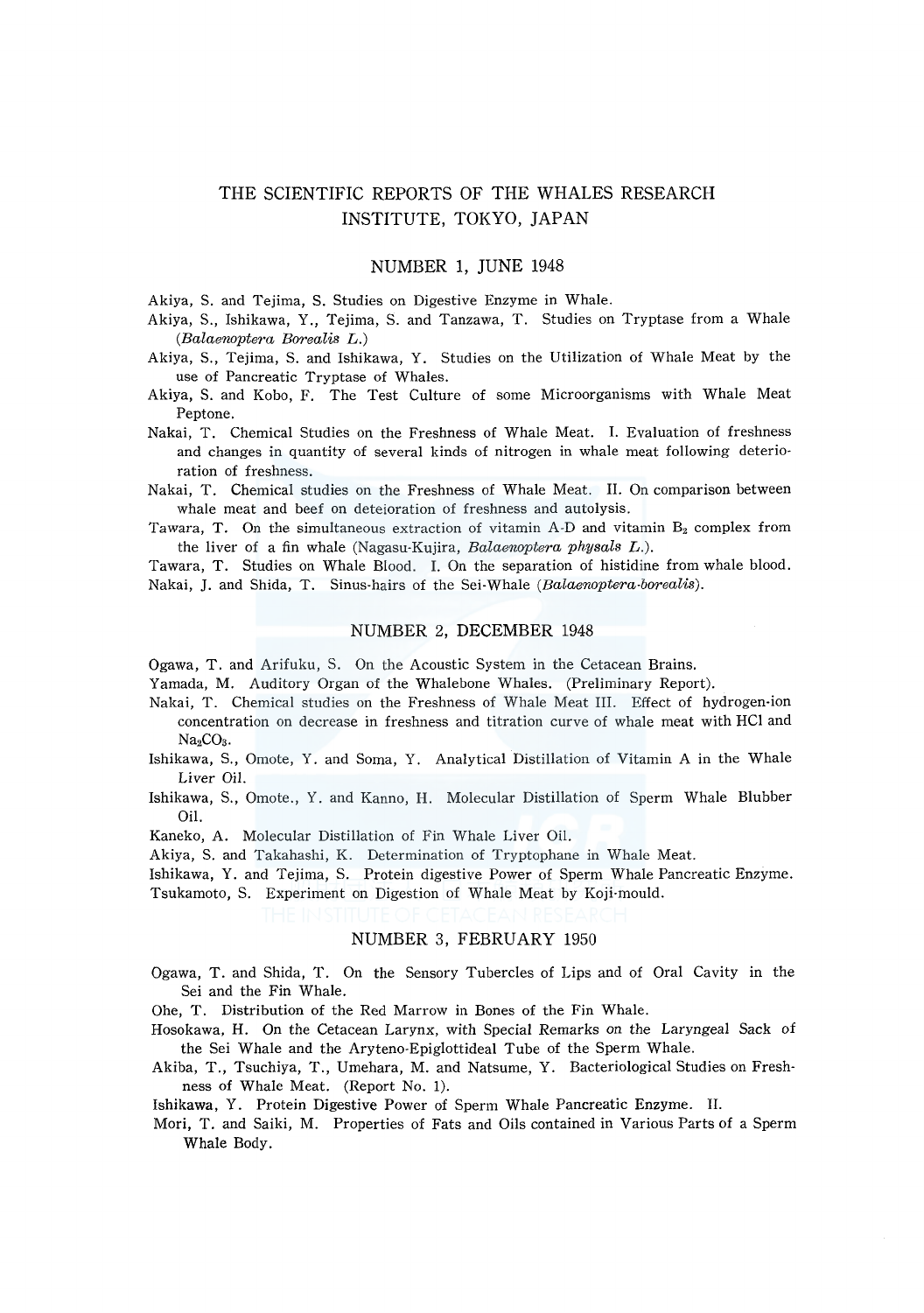- Tawara, T. and Fukazawa, R. Studies on Kitol I. Preparation of kitol from whale liver oil.
- Tawara, T. and Fukazawa, R. Studies on Kitol. II. Influence of kitol fraction on the determination of the international unit of vitamin A.
- Tawara, T. and Fukazawa, R. Studies on Kitol. III. The effect of sunlight, air and heat on the vitamin A and kitol fractions.
- Tawara, T. On the Respiratory Pigments of Whale (Studies on Whale Blood II.)
- Yoshida, M. Research on Methionine in Whale.

Mizue, K. Factory Ship Whaling Around Bonin Islands in 1948.

Mizue, K. and Jimbo, H. Statistic Study of Foetuses of Whales.

Nishiwaki, M. and Hayashi, K. Biological Survey of Fin and Blue Whales Taken in the Antarctic Season 1947-48 by the Japanese Fleet.

# NUMBER 4, AUGUST 1950

- Omura, H. On the Body Weight of Sperm and Sei Whales located in the Adjacent Waters of Japan.
- Omura, H. Diatom Infection on Blue and Fin Whales in the Antarctic Whaling Area V (the Ross Sea Area).

Omura, H. Whales in the Adjacent Waters of Japan.

- Nishiwaki, M. Determination of the Age of Antarctic Blue and Fin Whales by the Colour Changes in Crystalline Lens.
- Nishiwaki, M. Age Characteristics in Baleen Plates.

Nishiwaki, M. On the Body Weight of Whales.

#### NUMBER 5, JUNE 1951

- Akiba, T., Umehara, M. and Natsume, Y. Bacteriological Studies on Freshness of Whale Meat. (Report No. II).
- Hosokawa, H. On the Pelvic Cartilages of the Balaenoptera-Foetuses, with Remarks on the Specifical and Sexual Difference.
- Ohe, T. Iconography on the Abdominal Cavity and Viscera of the Balaenoptera, with Special Remarks upon the Peritoneal Coverings.
- Akiya, S. and Hoshino, 0. Isolation of Histidine from Whale Blood Using 3, 4-Dichlorobenzene Sulfonic Acid.
- Tawara, T. and Fukazawa, R. Studies on Kitol IV. Purification of kitol by chromatographie.
- Ishikawa, S., Omote, Y. and Okuda, H. Substances Related to Vitamin A in the Whale Liver Oil.

Ishikawa, S., Omote, Y ., Kijima, M. and Okuda, H. Thermal Decomposition of Kitol.

Mizue, K. Grey Whales in the East Sea Area of Korea.

Mizue, K. Food of Whales (In the Adjacent Waters of Japan).

Nishiwaki, M. and Ohe T. Biological Investigation on Blue Whales *(Balaenoptera musculus)* and Fin Whales *(Baraenoptera physalus)* caught by the Japanese Antarctic Whaling Fleets.

# NUMBER 6, DECEMBER 1951

Hosokawa, H. On the Extrinsic Eye Muscles of the Whale, with Special Remarks upon the Innervation and Function of the Musculus Retractor Bulbi.

Murata, T. Histological Studies on the Respiratory Portions of the Lungs of Cetacea.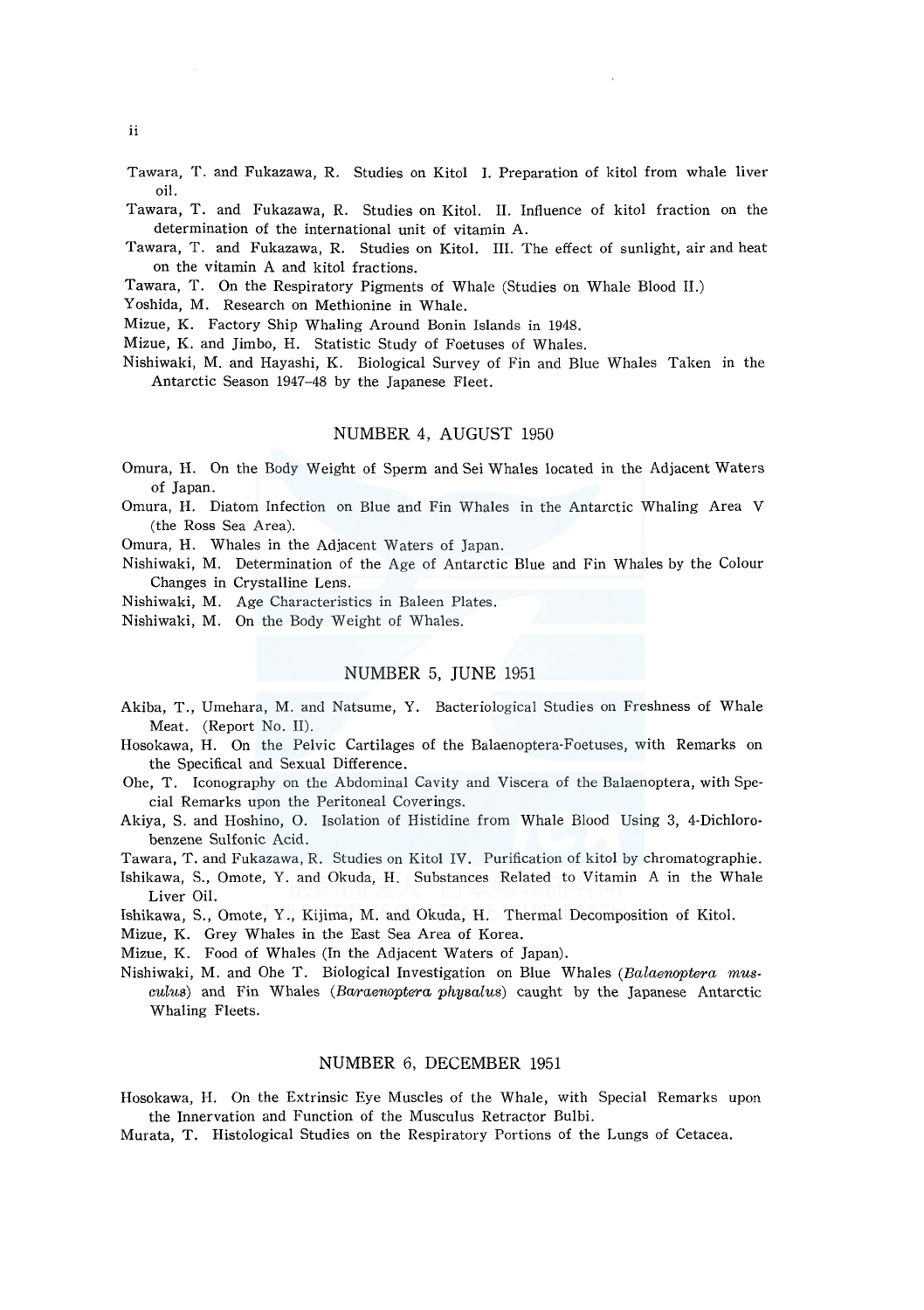Kojima, T. On the Brain of the Sperm Whale *(Physeter Catodon* L.).

Mizue, K. and Murata, T. Biological Investigation on the Whales Caught by the Japanese Antarctic Whaling Fleets Season 1949-50.

Nishiwaki, M. On the Periodic Mark on the Baleen Plates as the Sign of Annual Growth.

- Nishiwaki, M. and Hibiya, T. On the Sexual Maturity of the Sperm Whale *(Physeter cato*don) found in the Adjacent Waters of Japan (I).
- Nakai, T. Chemical Studies on Freshness of Whale Meat. IV. Some informations of *Achromobacter ubiquitum* isolated from whale carcass.
- Nakai, T. and Ono, H. The Effects of Electric Shock and Fatigue on Post-mortem Changes in Muscle.
- Omote, Y. Complete Recovery of Vitamin A from Molecular Distillation Residue of Whaleliver Oil.
- Omote, Y. Chemical Structure of Kitol (I). Double bonds and hydroxyl groups.
- Hirata, M. Experimental Investigation on Flattened Head Harpoon An Attempt for Restraining Ricochet.

# NUMBER 7, JULY 1952

- Ogawa, T. On the Cardiac Nerves of Some Cetacea, with Special Reference *to* Those of *Berardius Bairdii* Stejneger.
- Akiya, S., Hoshino, 0. and Motohashi, N. On an Attempt *to* Preserve Whale Meat Freshness with 5-Nitrofurfuriden Aminoguanidine from Decay.
- Akiya, S. and Sawamura, R. Colorimetric Determination of 5-Nitro-2 furfuridene Aminoguanidine.
- Tomiyama, S. and Takao, M. Studies on Utilization of Higher Fatty Alcohol from Sperm Whale Oil.
- Omote, Y. A Rapid Method for the Separate Determination of Vitamin A and Kitol in the Whale-liver Oil.
- Arai, Y. and Sakai, S. Whale Meat in Nutrition.
- Yamaguchi, K. and Fujino, K. On the Serological Constitution of Striped Dolphin *(Prodelphinus caeruleo-albus* (Meyen)) (I).
- Nishimoto, S., Tozawa, M. and Kawakami, T. Food of Sei Whales *(Balaenoptera borealis)*  Caught in the Bonin Island Waters.
- Nishiwaki, M. On the Age-Determination of Mystacoceti, Chiefly Blue and Fin Whales.
- Nishiwaki, M. and Hibiya, T. On the Sexual Maturity of the Sperm Whale *(Physeter catodon)* found in the Adjacent Waters of Japan (II).
- Ohno, M. and Fujino, K. Biological Investigation on the Whales Caught by the Japanese Antarctic Whaling Fleets, Season 1950/51.

#### NUMBER 8, JUNE 1953

Yamada, M. Contribution to the Anatomy of the Organ of Hearing of Whales.

- Omura, H. Biological Study on Humpback Whales in the Antarctic Whaling Areas IV and v.
- Fujino, K. On the Serological Constitution of the Sei-, Fin-, Blue- and Humpback-Whales (I).
- Ogawa, T. On the Presence and Disappearance of the Hind Limb in the Cetacean Embryos.
- Nishiwaki, M. and Yagi, T. On the Age and the Growth of Teeth in a Dolphin, *(Prodelphinus caeruleo-albus).* (I).
- Kakuwa, Z., Kawakami, T. and Iguchi, K. Biological Investigation on the Whales Caught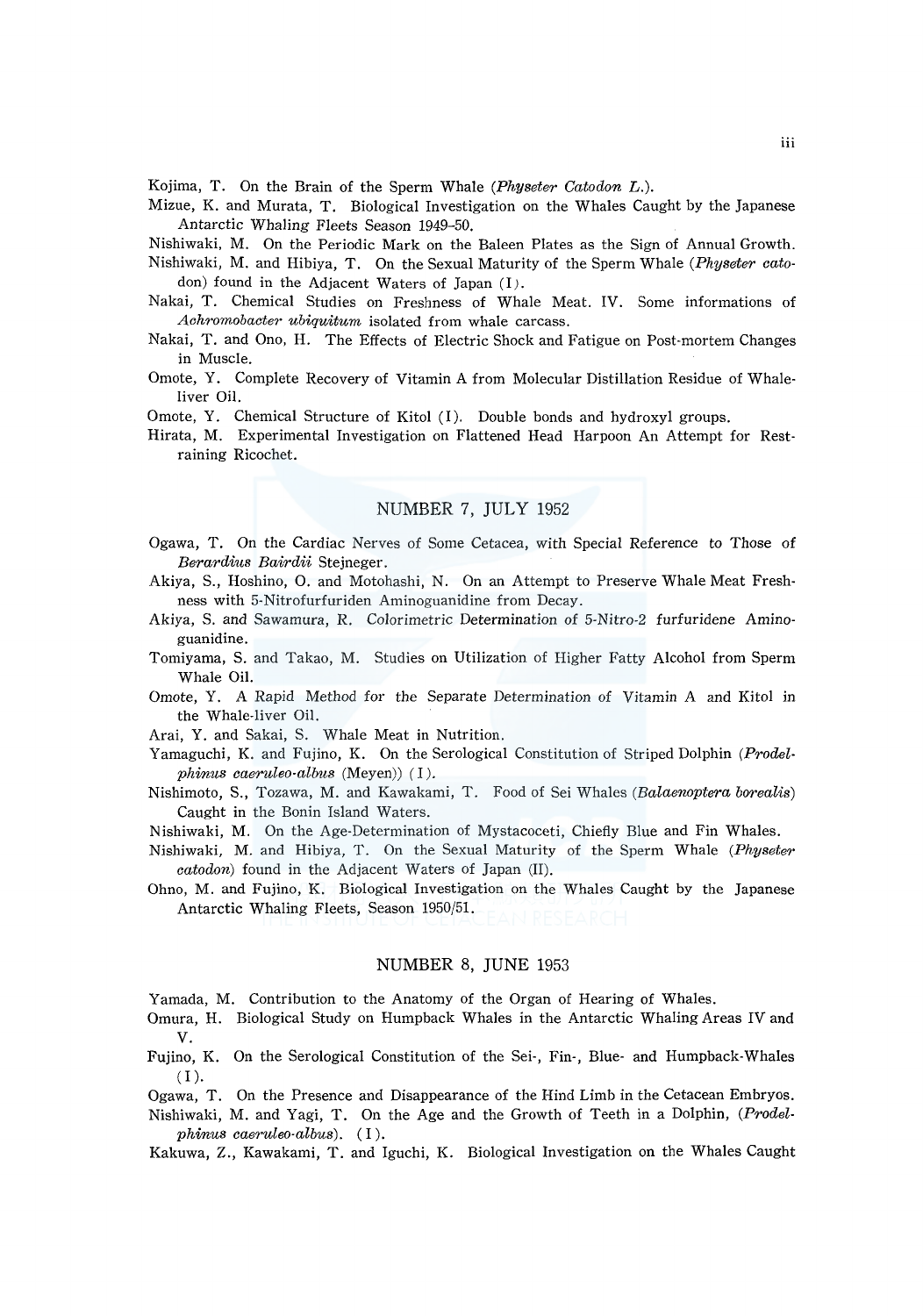by the Japanese Antarctic Whaling Fleets in the 1951-52 Season. Nishiwaki, M. Hermaphroditism in a Dolphin *(Prodelphinus caeruleo·albus).* 

#### NUMBER 9, JUNE 1954

- Akiya, S., Hoshino, 0. and Motohashi, N. Attempt to Preserve Freshness of Whale Meat With Germicides. II.
- Ogawa, T. On the Musculature of the Sinus Venosus and its Continuation with the Socalled Conducting System of the Whale's Heart.

Yamada, M. Some Remarks on the Pygmy Sperm Whale, *Kogia.* 

Yamada, M. An Account of a rare Porpoise, *Feresa* Gray from Japan.

- Omura, H. and Fujino, K. Sei Whales in the Adjacent Waters of Japan. II. Further studies on the external characters.
- Fujino, K. On the Serological Constitution of the Sperm· and Baired beaked-Whales (I) Blood groups of the sperm- and haired beaked·whales.
- Fujino, K. On the Body Proportions of the Fin Whales *(Balaenoptera physalus* (L) caught in the northern Pacific Ocean (I) (Preliminary Repart).
- Nishiwaki, M., Hibiya, T. and Kimura, S. On the Sexual Maturity of the Sei Whale of the Bonin Waters.
- Uda, M. Studies of the Relation between the Whaling Grounds and the Hidrographical Conditions (I).

# NUMBER 10, JUNE 1955

Hosokawa, H. Cross-Section of a 12 mm. Dolphin Embryo.

Nemoto, T. White Scars on Whales (I) Lamprey Marks.

- Omura, H. and Nemoto, T. Sei whales in the Adjacent Waters of Japan III. Relation between Movement and Water Temperature of the Sea.
- Omura, H., Fujino, K. and Kimura, S. Beaked Whale *Beradius eairdi* of Japan, with *Notes* on *Ziphius cavirostris.*
- Fujino, K. On the Body Weight of the Sei Whales located in the Adjacent Waters of Japan (II).
- Nishiwaki, M. On the Sexual Maturity of the Antarctic Male Sperm Whale *Physeter catodon* L.).
- Ohta, K. and Others. Composition of Fin Whale Milk.

#### NUMBER 11, JUNE 1956

Omura, H. and Sakiura, H. Studies on the Little Piked Whale from the Coast of Japan. Nishiwaki, M., Hibiya, T. and Kimura, S. On the sexual Maturity of the Sperm Whale *(Physeter catodon)* found in the North Pacific.

Fujino, K. On the Body Prorortions of the Sperm Whales *(Physeter Catodon).* 

Fujino, K. On the Serological Constitution of the Fin Whales II. Further studies on blood groups.

Nemoto, T. On the Diatoms of the Skin Film of Whales in the Northern Pacific.

- Hoshina, T. and Sugiura, Y. On a Skin Disease and a Nematode Parasite of a Dolphin, *Tursiops truncatus* (Montagu, 1821).
- Iwai, E. Descriptions on Unidentified Species of Dibranchiate Cephalopods. I. An oegopsiden squid belonging to the genus *Architeuthis.*